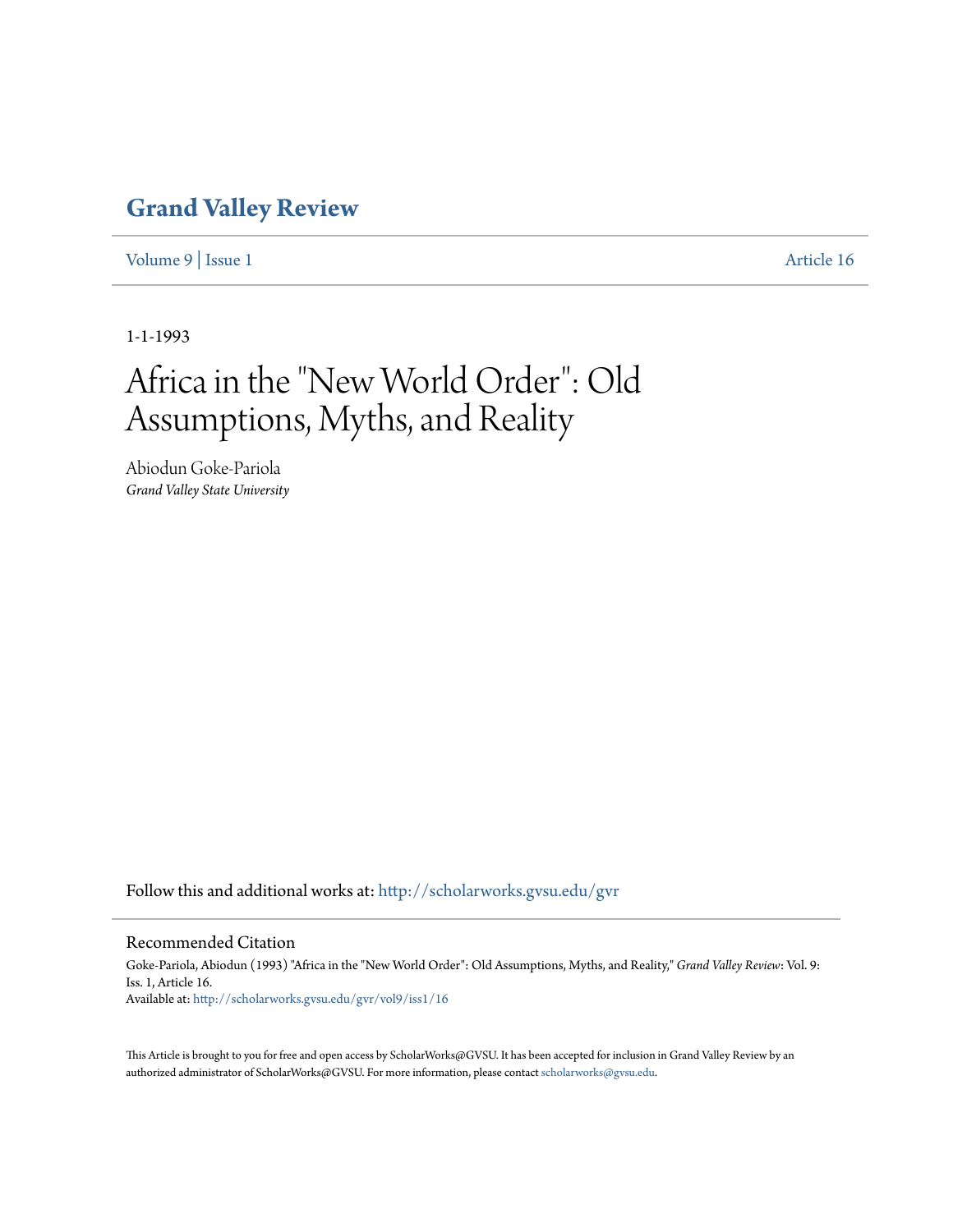## **AFRICA IN THE "NEW WORLD ORDER": OLD ASSUMPTIONS, MYTHS, AND REALITY**

### *Abiodun Goke-Pariola*

#### **Introduction**

Three decades after the end of colonialism in most of Africa, old prejudices-with wide and comforting appeal-continue to dominate popular thinking in many parts of the Western world, particularly in the United States. Besides the patent falsehood and dehumanizing quality of such beliefs, they also prevent us from fostering meaningful international cooperation and mutually satisfying relationships between the West and Africa.

Besides former President Bush, who, in the wake of the demise of the Soviet Union and the consequent sense of triumphalism in the West, took up the crusade for a "New World Order," there is also currently a lot of talk about "globalizing" the business curriculum and internationalizing the training of several professionals. A key element in this process is teaching about the social and cultural contexts in which business and other professional contacts takes place.

In all these developments, two basic problems arise in respect to Africa. First, Africa generally continues to suffer from a tradition of neglect. And, second, even when the existence of Africa is finally recognized, the picture we get is one constructed on the basis of the same old stereotypes of Africa-stereotypes which never had any basis in reality. These are serious problems, which can make the task of "integrating" Africa into the "New World Order" or including Africa into any globalized curriculum doomed to failure from the very start.

To address the problem, we need first to identify those images of Africa and Africans which predominate in popular American thought. This will help us to determine who we are trying to integrate into the "New World Order"-the "savage" of the stereotypes or the real human being? Thereafter, we may consider not only what teachers and the business community ought to know about Africa and Africans, but also how to go about delivering such information most effectively and efficiently.

#### **Africa and the tradition of Neglect**

One of the most surprising facts about Africa in the Western-particularly American-world view is the virtual condemnation of the entire continent of more than 500 million people to irrelevance. Occasionally, particularly when "those fanatically Islamic Arabs" have been "bad boys" by demonstrating their "inherent depravity," parts of northern Africa manage to escape this sentence. Similarly, the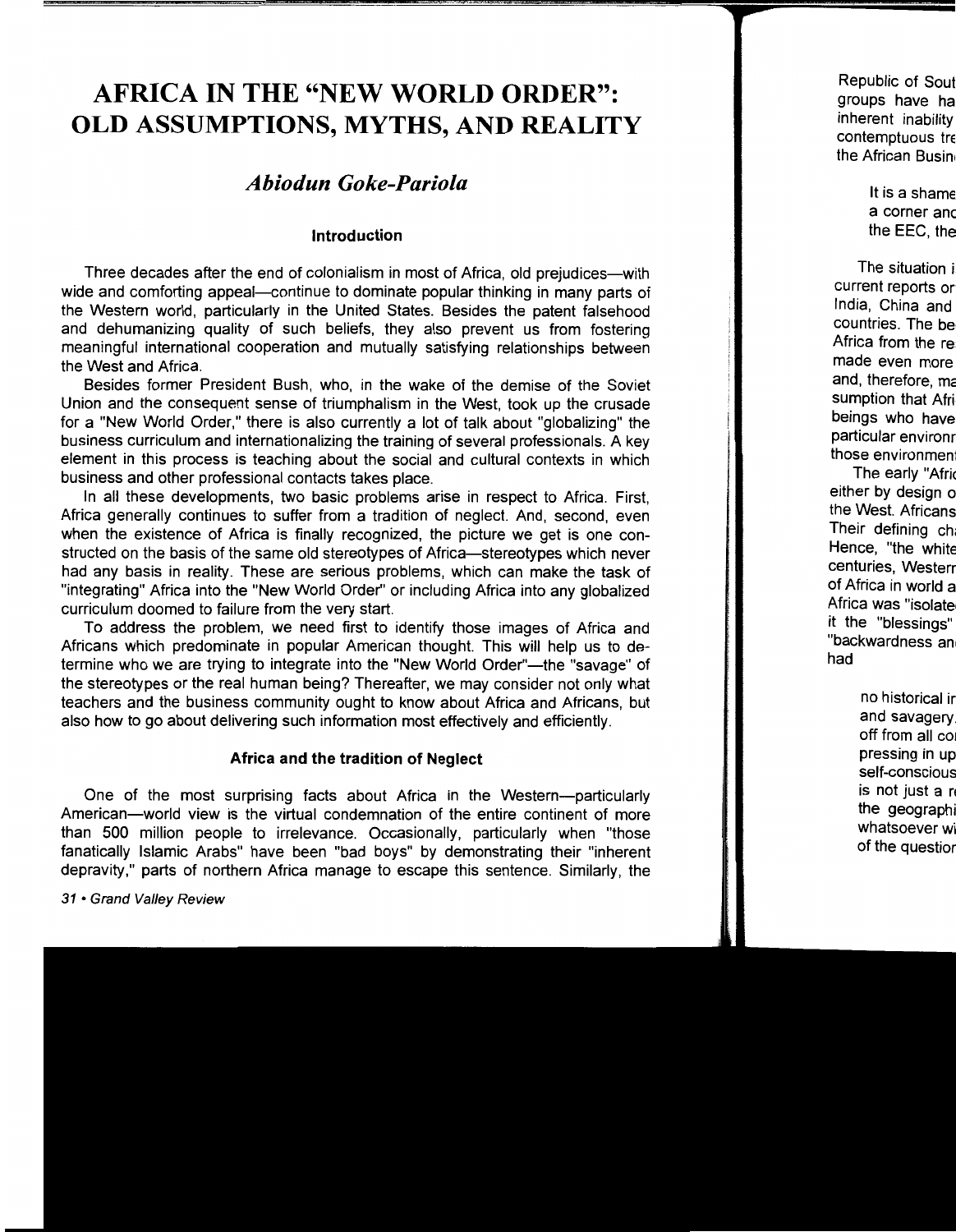Republic of South Africa gets in the news, especially when the rival Black political groups have had a physical engagement, thus demonstrating once again "the inherent inability of tribal Africans to govern themselves". It is apparently such contemptuous treatment of Africa and Africans that prompted Susie M. Bocoum of the African Business Referral Association in San Francisco, California, to state:

It is a shame that a continent twice the size of America is being pushed into a corner and forgotten by Europe....While Europe is busy putting together the EEC, they will put Africa last. (1991: 12)

The situation is compounded by what goes on in schools and academia. Several current reports or books on world issues or geography talk about the "U.S.A, Japan, India, China and Africa," juxtaposing Africa, a continent, with other units that are countries. The beginning of this systematic exclusion, or at best, marginalization, of Africa from the rest of the world is rooted in the historical tradition. This exclusion is made even more ironic by the theory that Africa is probably humanity's birthplace and, therefore, may have the longest history of any of the world's continents. The assumption that Africa is an historical void prevents us from studying how the human beings who have lived and continue to live in this "void" have adapted to "their particular environments, and how they perceive themselves and set their goals within those environments..." (Shaw 1987: 1).

The early "Africanists"—primarily missionaries and anthropologists— contributed, either by design or by default, to the manner in which Africa has been presented to the West. Africans were described as essentially sub-human, or perhaps pre-human. Their defining characteristics were "paganism," "nakedness," and "cannibalism". Hence, "the white man's burden" to "civilize" them. It is in such ways that, for centuries, Western scholars have prepared the grounds for the current sidetracking of Africa in world affairs. For example, over a century ago, Hegel argued not only that Africa was "isolated" from the rest of the world, but that this physical isolation denied it the "blessings" of European "civilization", thus condemning the continent to "backwardness and barbarism." With the exception of Egypt, he believed that Africa had

no historical interest of its own, for we find its inhabitants living in barbarism and savagery .... From the earliest historical times, Africa has remained cut off from all contacts with the rest of the world; it is the land of gold, forever pressing in upon itself, and the land of childhood, removed from the light of self-conscious history and wrapped in the dark mantle of night. Its isolation is not just a result of its tropical nature, but an essential consequence of the geographical nature. It is still unexplored, and has no connections whatsoever with Europe....In this main portion of Africa, history is in fact out of the question. (155)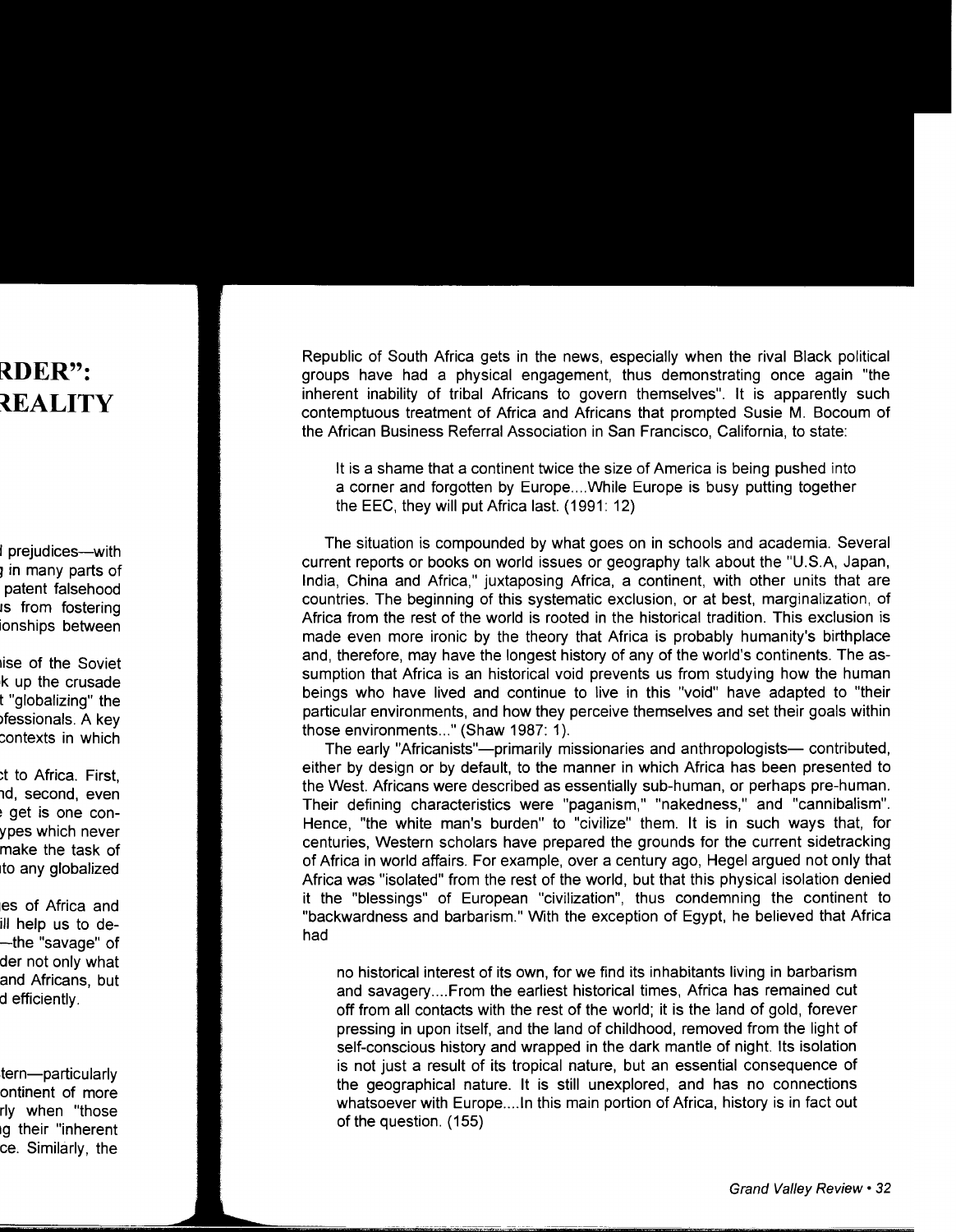If we take a look at some of the comments of Ibn Batuta, the celebrated Muslim traveler (1304-1368/9) on the West African empire of Mali (1238-1468)-about four centuries before Hegel wrote his famous lines--the patent falsehood of Hegel's statements becomes quite evident:

- 1. The small number of acts of injustice that take place there [in Mali], for of all people, the Negroes abhor it [injustice] the most. ...
- 2. The general and complete security that is enjoyed in the country. The traveler, just like the sedentary man, has nothing to fear of brigands, thieves, or plunderers.
- 3. The blacks do not confiscate the goods of white men who die in their country, even when these men possess immense treasures. On the contrary, the blacks deposit the goods with a man respected among the whites, until the individuals to whom the goods rightfully belong present themselves and take possession of them (cited in Collins 1990: 22).

One wonders if such observations would have been true of places in Medieval Europe. Yet, these African people are Hegel's barbarians.

Old habits do indeed die hard. Thus, over a century after Hegel, the renowned British historian, Sir Hugh Trevor-Roper asserted in 1963 with all confidence:

Perhaps in the future, there will be some African history to teach. But at the present there is none: there is only the history of Europeans in Africa. The rest is darkness.... And darkness is not a subject of history. (871)

Others have referred to Africa as "on the fringes" of the world, an area which in the mid-nineteenth century "constituted by far the largest single barbarian reservoir left in the world," an area whose physical conditions helped to preserve "a degree of autonomy and cultural independence for African barbarian and savage communities into the second half of the nineteenth century" (McNeill: 480, 559, 724-5).

This historical excursion explains how the stage was set for the neglect of Africa. If Africa has no history other than European history, then it makes sense that Africa be excluded from the news, except insofar as it has something to do with the West. This, by and large, is the situation in world affairs today: the same pattern of thought-or the lack thereof-about Africa continues in one form or another. In fact, the neglect is often justified on the basis of "business" considerations, which is to say that a region should be of interest only for its economic potential.

True enough, in the short term, Europe, Asia and parts of Latin America may be undergoing a lot of changes, changes which warrant the extra focus. But things are also happening in Africa. Africa, it must be remembered, has a large population which is not about to disappear and which represents a potentially rich market. This is the kind of thinking which the White House often echoes in explaining its China policy in the face of obvious significant human rights abuses, a fraction of which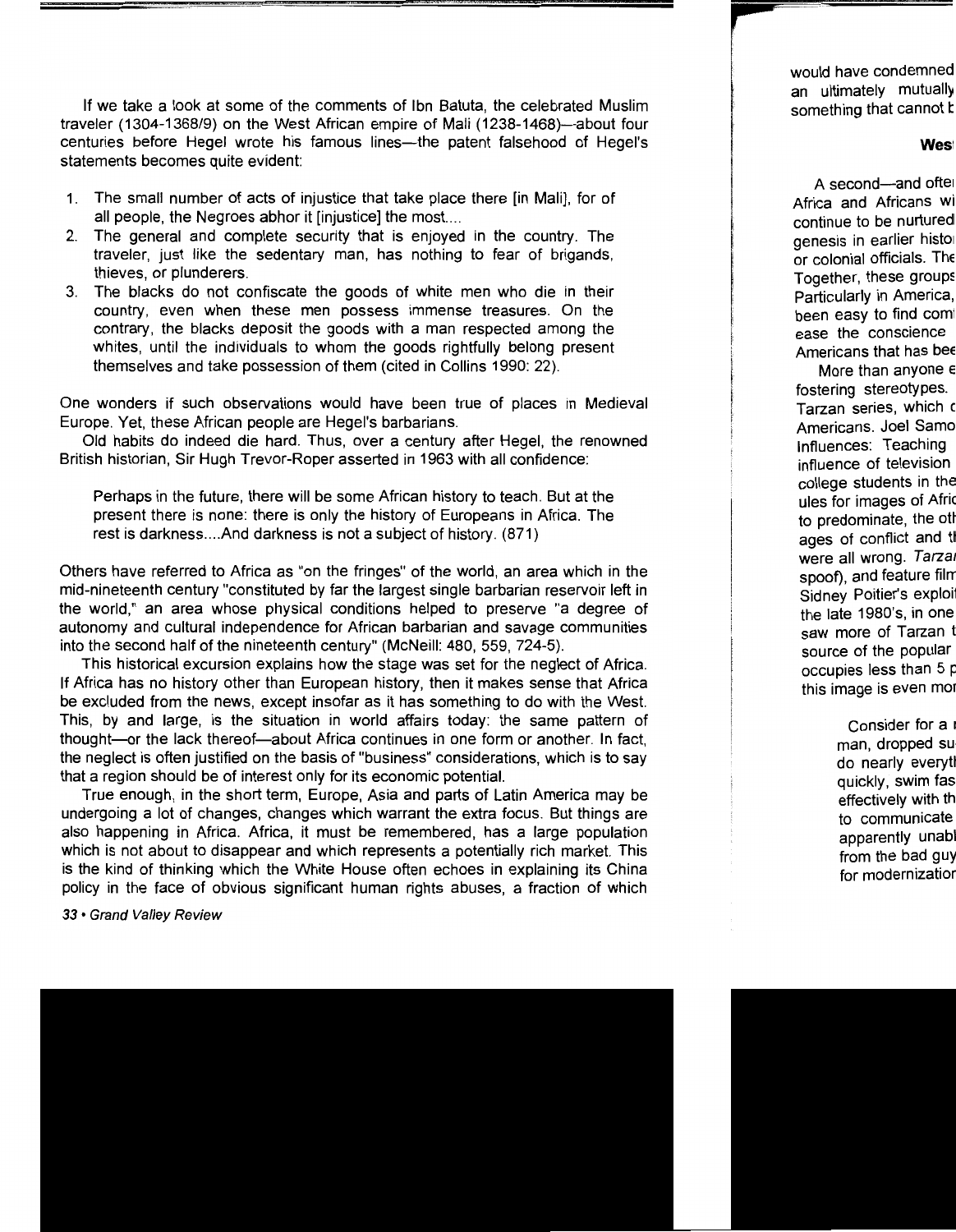would have condemned most African countries to pariah status. The starting point for an ultimately mutually beneficial relationship is learning about one another, something that cannot be achieved until we recognize one another's existence.

#### **Western/American Stereotypes About Africa**

A second-and often more severe-problem concerns the age-old stereotypes of Africa and Africans with which vast numbers of Americans grew up and which continue to be nurtured in adulthood. Most, as I have already pointed out, have their genesis in earlier historical accounts written by Europeans, misguided missionaries or colonial officials. These have been reinforced, more recently, by the mass media. Together, these groups have established an unholy alliance which is hard to break. Particularly in America, with the history of slavery and institutionalized racism, it has been easy to find comfort in those racial stereotypes about Africa, at least to try to ease the conscience and rationalize a tradition and an attitude toward African-Americans that has been neither civilized, Christian, nor rational.

More than anyone else, the television industry and Hollywood have been guilty of fostering stereotypes. Think of the list of Hollywood movies, beginning with the Tarzan series, which defined and have continued to define Africa for a majority of Americans. Joel Sarnoff in a spirited article titled "Triumphalism, Tarzan, and Other Influences: Teaching About Africa in the 1990's" demonstrates the pernicious influence of television on the continuing process of inventing Africa. He asked his college students in the San Francisco Bay area to search weekly television schedules for images of Africa. While one half of the class expected wildlife/native images to predominate, the other half was roughly divided between those who expected images of conflict and those who expected pictures of hunger and starvation. They were all wrong. Tarzan led, followed by George of the Jungle (an animated Tarzan spoof), and feature films (ranging from Abbott and Costello and Bob Hope in Africa to Sidney Poitier's exploits in Africa) in that order. It should be shocking to find that in the late 1980's, in one of the largest television markets in the United States, viewers saw more of Tarzan than any other image of Africans. Certainly, this is the major source of the popular myth about the "jungles" of Africa: in actuality, the rain forest occupies less than 5 per cent of the African land mass. The psychological impact of this image is even more damaging than the ignorance of geography:

Consider for a moment what the Tarzan image portrays. Here is a white man, dropped suddenly in the middle of Africa, who very quickly is able to do nearly everything better than anyone else in sight. He can run more quickly, swim faster, shout louder, outfight opponents better, communicate effectively with the animals, enlisting their support regularly. He is also able to communicate with all the people he meets, even though they are apparently unable to understand each other. He can tell the good guys from the bad guys at first glance, both Black and White. A grand metaphor for modernization (Samoff 1992: 20).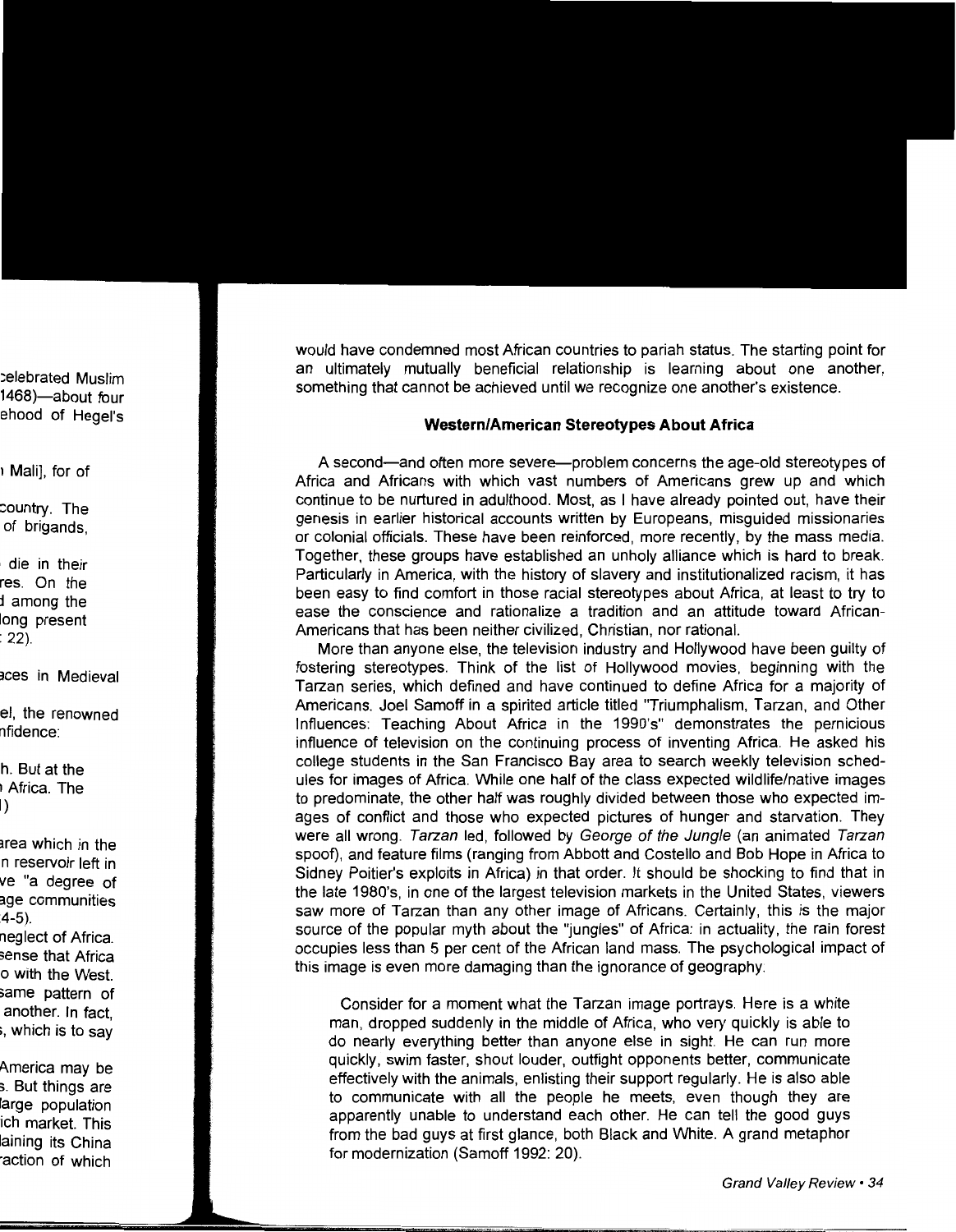Among the "classics"-if one were to judge by the frequency with which they air on television and how often they are cited by the American public-are The African Queen and, of course, The Gods Must Be Crazy I & II. Other more recent examples include Out of Africa (naturally focused on the emotions of the Westerners) and Gorillas in the Mist (the title speaks for itself). The first two give us the usual fare of fierce-looking and stupid Africans, and, of course, the know-it-all white men, who not only marvel at the incredible childishness of Africans, but have to impose order. The naked dancers are never far behind, with the chattering and nattering of the half-clad savages, nor is the inevitable wild life, literally crawling all over the place. Even in Eddie Murphy's famous Coming to America, the half-clad dancers are ubiquitous, women are second class citizens, and elephants stroll in people's backyards. It is difficult to resist the temptation to lay a charge of institutionalized racism and ethnocentrism at Hollywood's doorstep, particularly when one puts the facts here together with the stereotyped portrayal of African-Americans in Hollywood movies such as those satirized in Robert Townsend's Hollywood Shuffle.

Sadly, even the best that television has to offer, Public Television, usually falls into the same mode of thought. Virtually any segment of perhaps the best and most popular children's program, Sesame Street, that talks about Africa, shows you children who are ill-fed, scantily clothed, living in huts, and going to school in the most deplorable conditions. I have yet to see in Africa such a village school or even a city school. Even though I went to elementary school over thirty years ago in a very small town in southwestern Nigeria, I never saw any school like those which are supposed to be the norm in 1993 Africa. Nor did my father who is now 85 ever live in a hut or go to such a school, even though he lived in an even smaller town over seventy years ago!

Finally, popular television series like those by National Geographic always manage to find images of nomads, starving children, "Pygmies," the Masai, etc., which are then held up as the image of Africa. It is much like pointing to the Amish and concluding that they represent America (no pejorative meaning intended). We may also consider the impact of showing only the extremely poverty-stricken Mississippi Delta, the wooden shacks in the Ozarks, the worst of Chicago's slums, scenes or movies centered only on the homeless, drug addicts, drug wars, and KKK rallies as the image of America. Although I gently pointed these facts out to my students, it made little impact on a core of them, who felt not only that I had lied about Africa, but that knowledge about Africa and Africans was of no value.

Besides television, the print media contribute to the invention of a "primitive" and "backward" Africa. They reinforce those same images and carry even more authority, because their reports are supposedly based on "investigative journalism." Here, then, in the 1990's, in the wake of "triumphant capitalism," we easily discern a refurbishing of traditional images of Africa, "the poor and pitiful 'other'". In its projection of images of decay and disaster, for example, the cover story in the September 7, 1992 issue of Time clearly illustrates this tendency. Even positive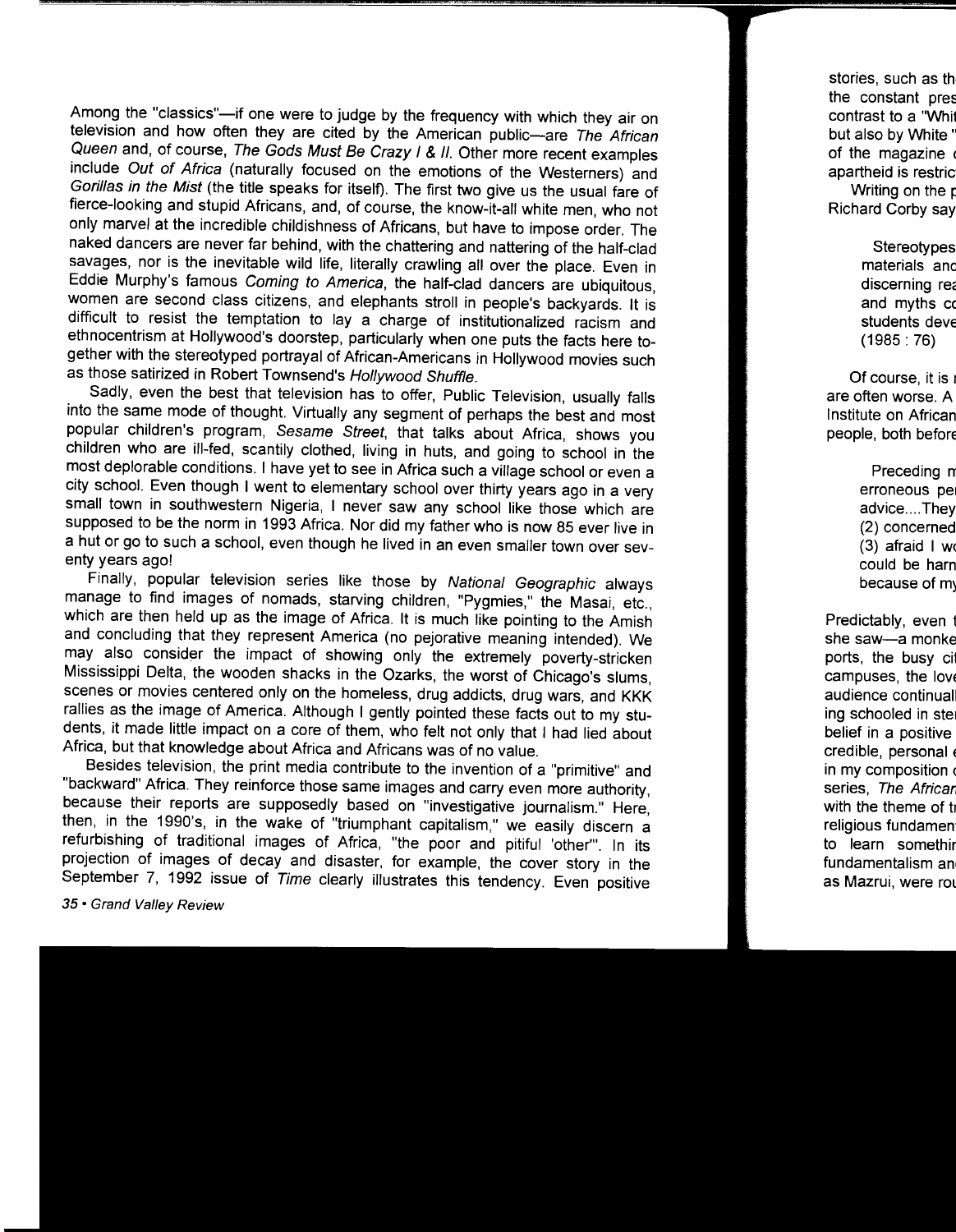stories, such as the crumbling of apartheid in South Africa, are rendered negative by the constant presentation of "Black on Black Violence," which stands in stark contrast to a "White world of responsible leadership," signified not only by De Klerk, but also by White "radicals." Similar stories are featured in the September 1992 issue of the magazine of youth style, Details, in which the discussion of opposition to apartheid is restricted to the rejection of conscription by "young White radicals."

Writing on the prevalence of these African stereotypes among American students, Richard Corby says:

Stereotypes and myths about Africa still abound in American published materials and in the media. Some of these distortions are obvious to discerning readers, others are more difficult to detect. These stereotypes and myths contribute to the "Tarzan" image of Africa that many of our students develop about the continent and retain throughout their lifetimes. (1985: 76)

Of course, it is not only the students who have such grave misconceptions; adults are often worse. A school teacher who participated in a University of Florida Summer Institute on African Studies visited Ghana in 1977. Her summary of the concerns of people, both before and after her trip, are quite illuminating:

Preceding my trip...quite a few intelligent adults revealed some of their erroneous perceptions of Africa by asking me questions and giving me advice .... They were (1) worried about my safety among the primitive tribes, (2) concerned that I might be treated by a "witch doctor" in case of illness, (3) afraid I would be overcome by the heat of the jungles, (4) thinking I could be harmed by wild animals, and (5) wondering if I'd be threatened because of my belief in Christianity. ("How Americans View Africa": 1 ).

Predictably, even though she reported upon her return about the only wild animal she saw-a monkey in a short stretch of rain-forest-but more about the modern airports, the busy city streets, the beautifully landscaped grounds of the university campuses, the lovely hotels, the people dressed in Western style clothes, etc., her audience continually queried her as if these reports were not "for real". Years of being schooled in stereotypes had built up in her audience an automatic attitude of disbelief in a positive image of Africa and Africans, even when they were refuted with credible, personal evidence. Such also was my experience with a group of students in my composition class here at GVSU. I had shown them a video from the Ali Mazrui series, *The Africans*, (which originally aired on Public Television). The video dealt with the theme of tradition and change in Africa, one aspect of which was the rise in religious fundamentalism-both Christian and Islamic-in Africa. We were supposed to learn something about Africa and also develop an essay on religious fundamentalism and intolerance in the United States. I was shocked when I, as well as Mazrui, were roundly castigated by several students, both orally and in writing, for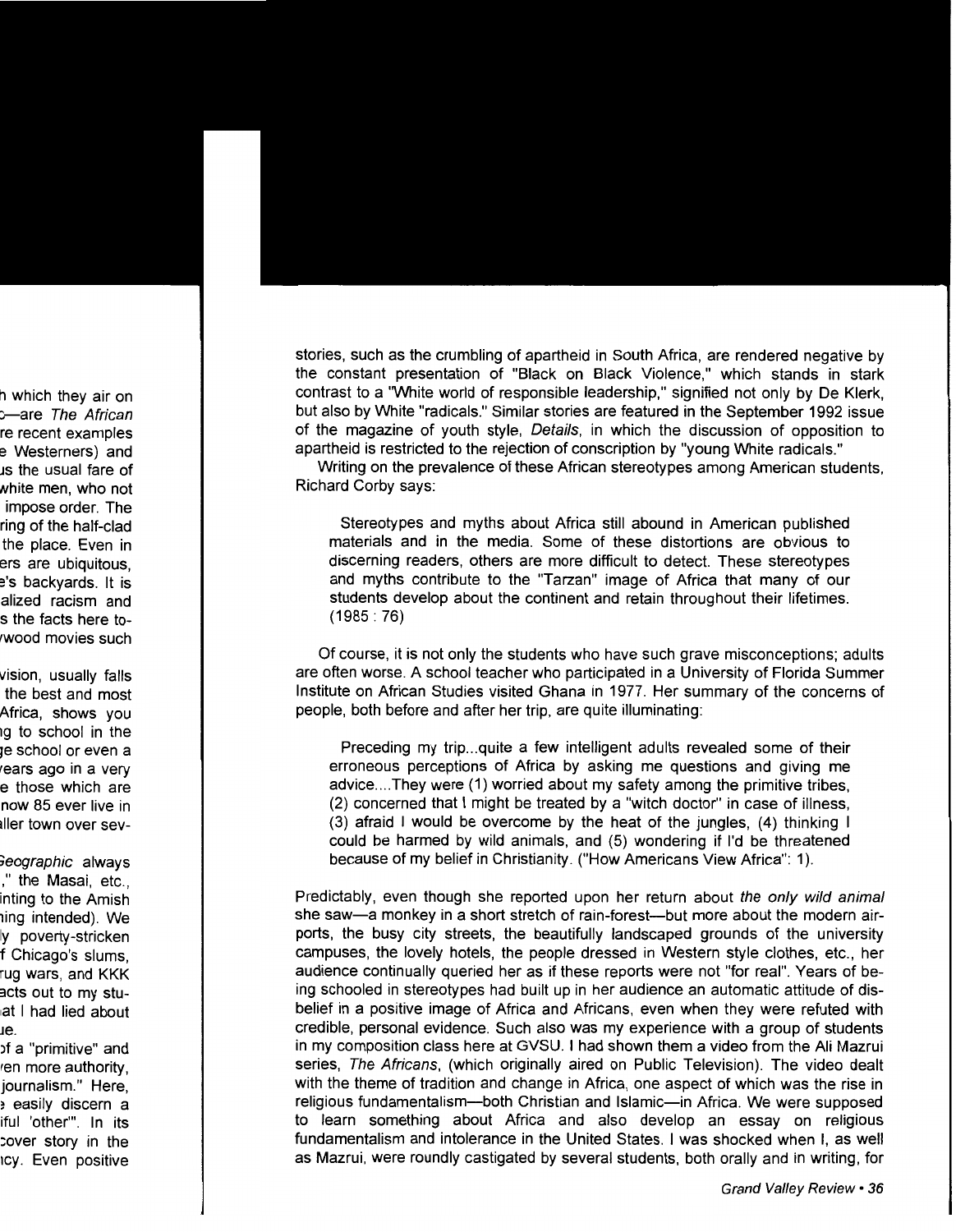presenting a false picture of Africa! They wanted to know where the "starving children" had all gone. Showing a picture of an Africa which was not threatened by famine, civil war, or AIDS is to lay oneself open to charges of fabrication!

As one final example of the difficulty of teaching facts as opposed to accepting stereotypes about Africa, consider the following account of the reporting of two interviews I granted in 1991 to a reporter who worked for two newspapers in Statesboro, Georgia: The Statesboro Herald and The Eagle, a student newspaper. He sat in on my hour-long class on Yoruba, a Nigerian language, and then had a further one and a half hours of a one-on-one interview with me, in which he was provided with written material on the language and the people. Nevertheless, in The Herald's published version of the article, Yoruba was still called a "dialect" (as opposed to a language like English), Nigeria—and Africa in general—consisted of "tribes", and "all Yorubans [sic] greet each other formally: e.g., when their parents enter a room, children greet them by lying down on their stomachs," as if the children are like dogs, rolling over for their master's pleasure. In The Eagle's article, the ritual of prostrating or kneeling down to greet older people was presented more dramatically, as a primitive, reprobate custom akin to treating children like groveling animals. These virtually predictable characterizations certainly suggest a definite mind set that somehow manages, not necessarily out of malice, not to hear what is said.

#### **A Presentation of the African Experience**

It seems to me that the situation that I have described here makes all the more urgent now a revision of the curriculum throughout the entire school system to ensure that our students acquire a factual knowledge of Africa and Africans. It is equally important that teachers be aware of and educate themselves about which Africa they will present to their children: the invented Africa or the real Africa. The extent of damage usually already done to the minds of college students before they arrive in college makes it mandatory that African studies be pursued more seriously in the earlier stages of their education. In colleges, then, Africa must find a voice not only in General Education courses, but also in courses in a variety of academic disciplines, ranging from literature and history to anthropology and biology. Such is one of the goals of the informal group at Grand Valley State University currently trying to develop an African and African-American Studies Program. What I specify below are the basic issues that should guide a General Education course at the college level and that could also serve for an inclusion in the middle/high school curriculum.

The major themes in African life which should serve to provide a unifying frame of reference in our program can be grouped into two broad categories: cultural and economic. Among the cultural themes are eating customs and foods, education, dress, family relationships, languages, and adaptation to environment. Economic themes include types of work, the nature of the political economy, the standard of living/quality of life, the spending of leisure time, and, again, adaptation to environment. All these should be placed within a historical context.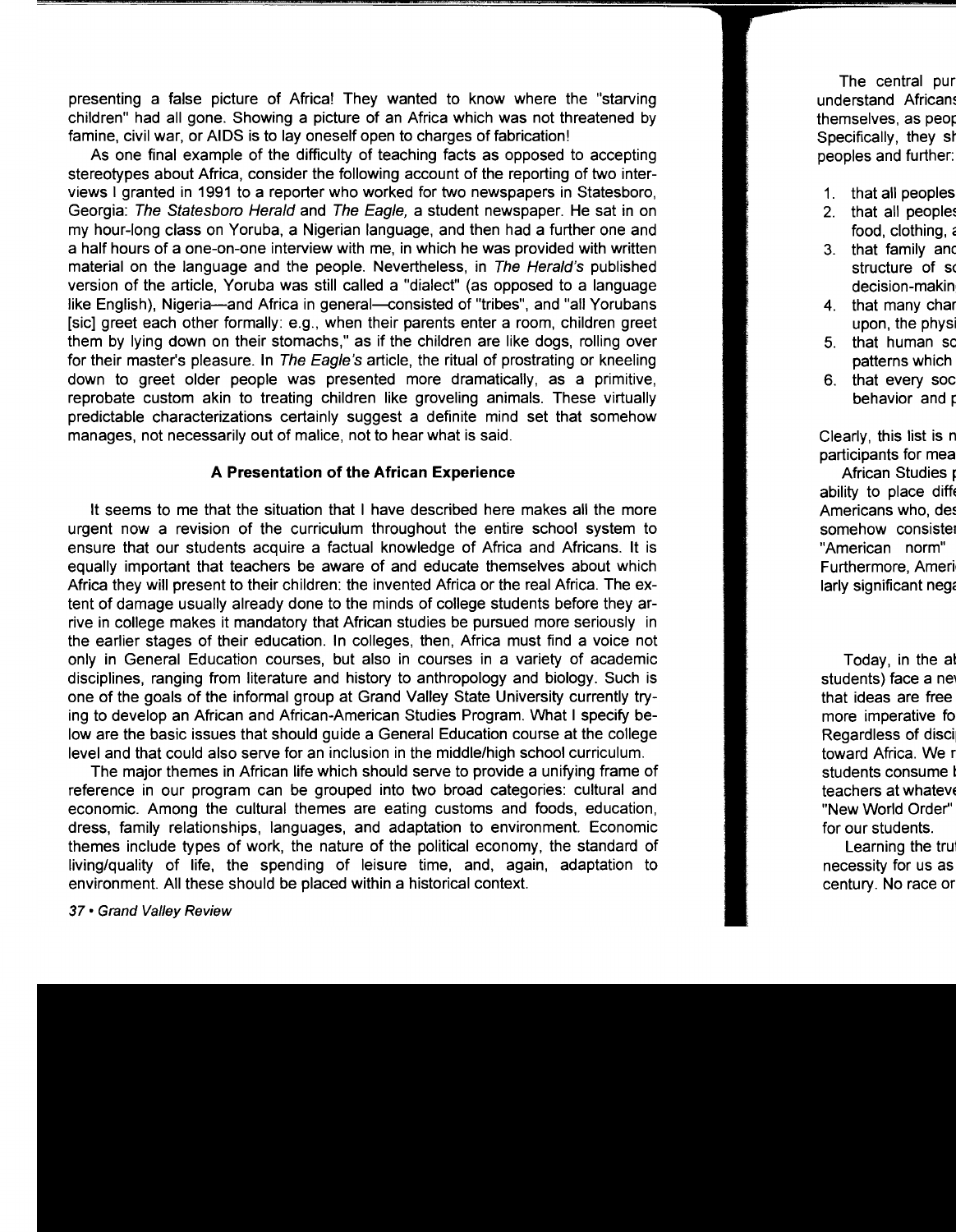The central purpose of teaching about Africa is to encourage students to understand Africans (or indeed members of any other culture) as people like themselves, as people who create and express themselves in a wide variety of ways. Specifically, they should understand the distinction between myth and fact about peoples and further:

- 1. that all peoples have a significant past.
- 2. that all peoples have to deal with similar basic problems: e.g., obtaining food, clothing, and shelter.
- 3. that family and kinship ties are essential in shaping the character and structure of societies and in determining the parameters of individual decision-making.
- 4. that many characteristics of a society are directly related to, or dependent upon, the physical environment within which culture develops.
- 5. that human societies perform similar functions but differ in the cultural patterns which they develop to accomplish these functions.
- 6. that every society develops patterns of acceptable individual and group behavior and provides means for their enforcement.

Clearly, this list is not exhaustive. But it does reflect the essential goal of preparing participants for meaningful and productive interaction with their target cultures.

African Studies programs or courses must also foster in students at all levels the ability to place differences in a cultural perspective. This is especially critical for Americans who, despite espousing the ideals of self-determination and individualism, somehow consistently manage to believe that anything that deviates from the "American norm" is "weird," "strange," "unchristian," or "downright wrong". Furthermore, American judgments that are passed on to other cultures have particularly significant negative consequences around the world.

#### **Conclusion**

Today, in the absence of old belief systems and structures, we (especially our students) face a new danger. If there is a focus on ideas as all relative, or on a belief that ideas are free of the power relations that perpetuate them, it becomes all the more imperative for teachers to place what we do in the social-historical context. Regardless of discipline, we need to look at the history of Africa and at U. S. policy toward Africa. We must also learn to pay greater attention to the African images our students consume both from print and electronic media. The biggest challenge for all teachers at whatever level may indeed be to try to understand and deal with what the "New World Order" means and with how Africa is perceived or projected in the media for our students.

Learning the truth about others is not a luxury. It is both a spiritual and pragmatic necessity for us as members of the human community on the eve of the twenty-first century. No race or continent is about to disappear for the convenience of another. In